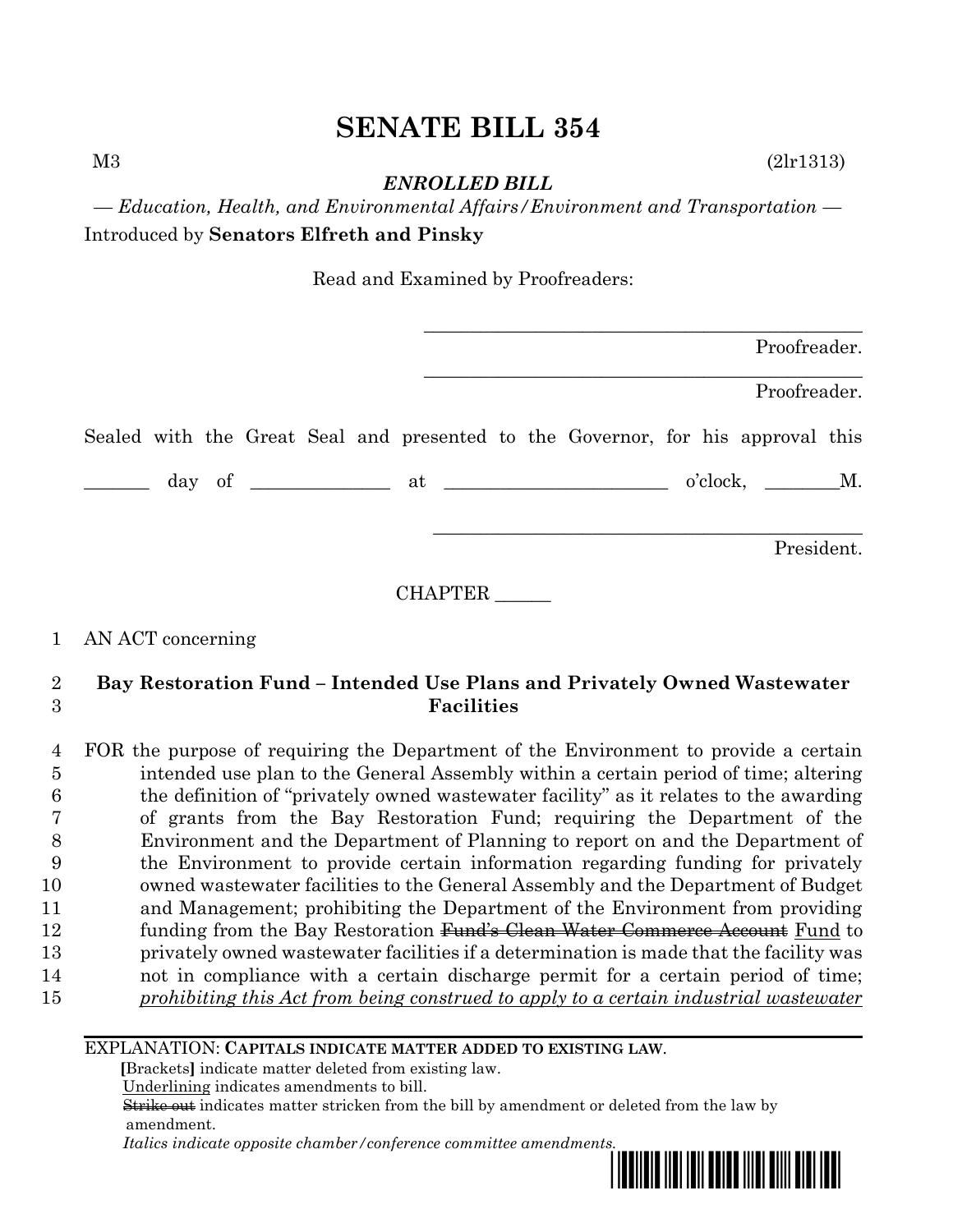| $\mathbf 1$<br>$\overline{2}$<br>3         | <i>facility that is connecting to a publicly owned wastewater facility</i> ; and generally<br>relating to funding from the Bay Restoration Fund, intended use plans, and privately<br>owned wastewater facilities.                                                                                                                                                                                                                                                                          |  |  |  |  |  |  |
|--------------------------------------------|---------------------------------------------------------------------------------------------------------------------------------------------------------------------------------------------------------------------------------------------------------------------------------------------------------------------------------------------------------------------------------------------------------------------------------------------------------------------------------------------|--|--|--|--|--|--|
| 4<br>$\overline{5}$<br>6<br>7<br>8         | BY repealing and reenacting, with amendments,<br>Article – Environment<br>Section $\theta$ -1605(a)(1), $9$ -1605(a)(1) and 9-1605.2(i)(1) and (2)(i) and (k), and<br>$\frac{9-1605.4(q)}{k}$<br>Annotated Code of Maryland                                                                                                                                                                                                                                                                 |  |  |  |  |  |  |
| 9                                          | (2014 Replacement Volume and 2021 Supplement)                                                                                                                                                                                                                                                                                                                                                                                                                                               |  |  |  |  |  |  |
| 10<br>11<br>12<br>13<br>14                 | BY adding to<br>Article - Environment<br>Section 9-1605(f) and 9-1605.2(i)(12)<br>Annotated Code of Maryland<br>(2014 Replacement Volume and 2021 Supplement)                                                                                                                                                                                                                                                                                                                               |  |  |  |  |  |  |
| 15<br>16<br>17<br>18<br>19                 | BY repealing and reenacting, without amendments,<br>Article - Environment<br>Section $9-1605.2(i)(2)(i)$<br>Annotated Code of Maryland<br>(2014 Replacement Volume and 2021 Supplement)                                                                                                                                                                                                                                                                                                     |  |  |  |  |  |  |
| 20<br>21                                   | SECTION 1. BE IT ENACTED BY THE GENERAL ASSEMBLY OF MARYLAND,<br>That the Laws of Maryland read as follows:                                                                                                                                                                                                                                                                                                                                                                                 |  |  |  |  |  |  |
| 22                                         | <b>Article - Environment</b>                                                                                                                                                                                                                                                                                                                                                                                                                                                                |  |  |  |  |  |  |
| 23                                         | $9 - 1605.$                                                                                                                                                                                                                                                                                                                                                                                                                                                                                 |  |  |  |  |  |  |
| 24                                         | (I)<br>There is a Maryland Water Quality Revolving Loan Fund<br>(a)<br>(1)                                                                                                                                                                                                                                                                                                                                                                                                                  |  |  |  |  |  |  |
| 25<br>26<br>$27\,$                         | The Water Quality Fund shall be maintained and administered<br>(II)<br>by the Administration in accordance with the provisions of this subtitle and such rules or<br>program directives as the Secretary or the Board may from time to time prescribe.                                                                                                                                                                                                                                      |  |  |  |  |  |  |
| 28<br>29<br>30<br>31<br>$32\,$<br>33<br>34 | THE DEPARTMENT SHALL PROVIDE TO THE GENERAL ASSEMBLY, IN<br>(F)<br>ACCORDANCE WITH § 2-1257 OF THE STATE GOVERNMENT ARTICLE, A COPY OF<br>EACH INTENDED USE PLAN THAT THE DEPARTMENT SUBMITS TO THE U.S.<br>ENVIRONMENTAL PROTECTION AGENCY TO REQUEST FEDERAL CAPITALIZATION<br>GRANTS AND AWARDS IN ACCORDANCE WITH TITLE VI OF THE FEDERAL WATER<br>POLLUTION CONTROL ACT FOR USE IN THE WATER QUALITY FUND WITHIN 5 DAYS<br>AFTER THE DEPARTMENT PUBLISHES THE PLAN FOR PUBLIC COMMENT. |  |  |  |  |  |  |

9–1605.2.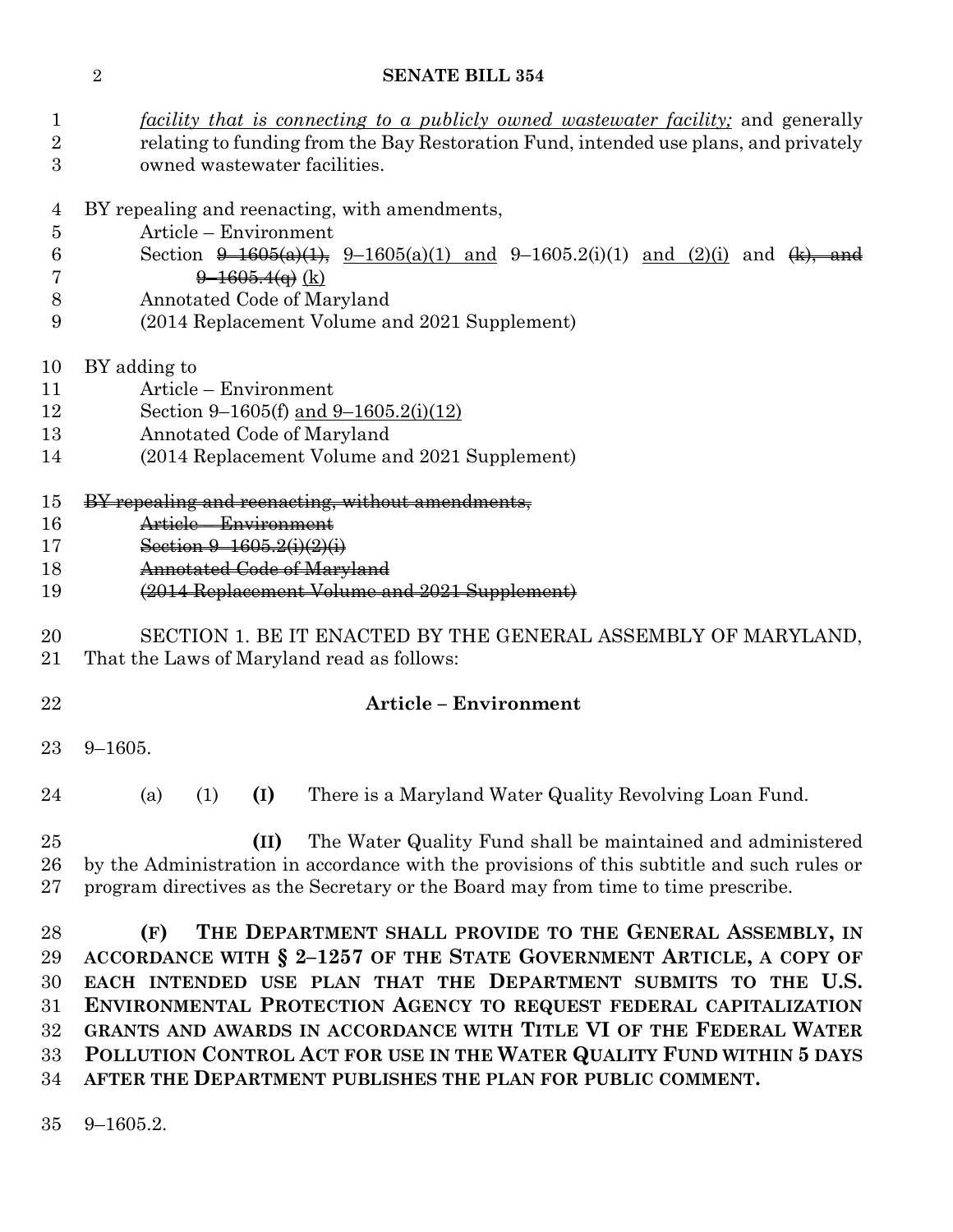#### **SENATE BILL 354** 3

 (i) (1) (i) In this subsection the following words have the meanings indicated.

 (ii) "Eligible costs" means the additional costs that would be attributable to upgrading a wastewater facility to enhanced nutrient removal, as determined by the Department.

 (iii) "Privately owned wastewater facility" means a wastewater facility that is owned by a private entity **AND PROVIDES WASTEWATER TREATMENT OR DISPOSAL SERVICES TO MULTIPLE RESIDENTIAL DWELLING UNITS**.

 (iv) "Publicly owned wastewater facility" means a wastewater facility that is owned by this State or a political subdivision, municipal corporation, or other public entity.

(2) Funds in the Bay Restoration Fund shall be used only:

 (i) 1. To award grants for up to 100% of eligible costs of projects relating to planning, design, construction, and upgrade of a publicly owned wastewater facility for flows up to the design capacity of the wastewater facility, as approved by the Department, to achieve enhanced nutrient removal in accordance with paragraph (3) of this subsection; and

18 2. <del>To</del> SUBJECT TO PARAGRAPH (12) OF THIS **SUBSECTION, TO** award grants for up to 50% of eligible costs of projects relating to planning, design, construction, and upgrade of a privately owned wastewater facility for flows up to the design capacity of the wastewater facility, as approved by the Department, to achieve enhanced nutrient removal in accordance with paragraph (3) of this subsection;

 **(12) (I) EXCEPT AS PROVIDED IN SUBPARAGRAPH (II) OF THIS PARAGRAPH, THE DEPARTMENT MAY NOT PROVIDE FUNDING UNDER THIS SECTION TO THE OWNER OF A PRIVATELY OWNED WASTEWATER FACILITY IF THE DEPARTMENT OR THE U.S. ENVIRONMENTAL PROTECTION AGENCY HAS DETERMINED IN THE 2 YEARS IMMEDIATELY PRECEDING THE DATE ON WHICH THE OWNER APPLIED FOR FUNDING UNDER THIS SECTION THAT THE FACILITY DID NOT COMPLY WITH A DISCHARGE PERMIT ISSUED BY THE DEPARTMENT UNDER THIS TITLE.**

 **(II) THE DEPARTMENT MAY PROVIDE FUNDING UNDER THIS SECTION TO THE OWNER OF A PRIVATELY OWNED WASTEWATER FACILITY THAT WOULD NOT BE ELIGIBLE FOR FUNDING UNDER SUBPARAGRAPH (I) OF THIS PARAGRAPH IF THE:**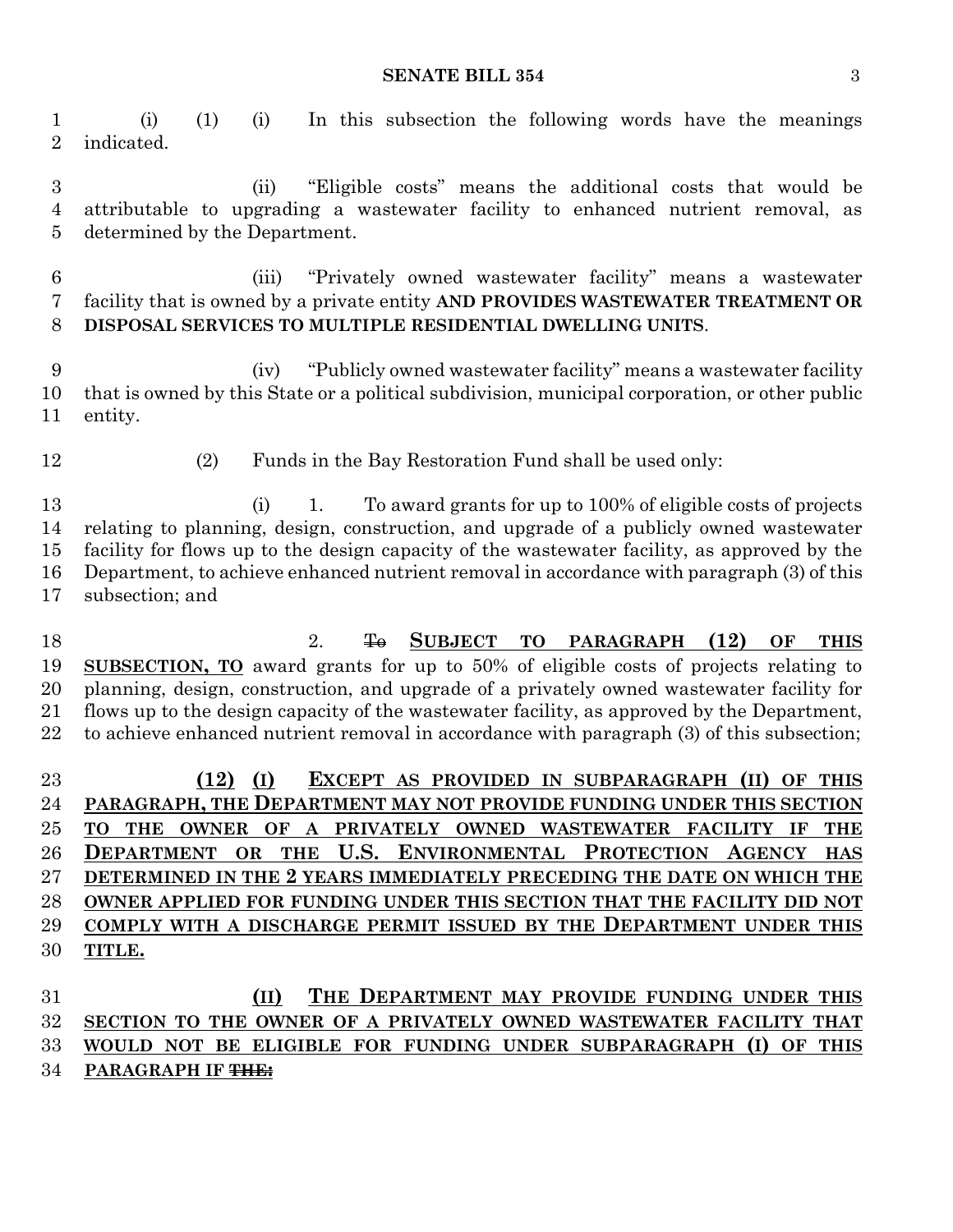| 1               | <b>THE THE DEPARTMENT DETERMINES, BASED</b><br>$\pm$<br>ON                                                                                           |
|-----------------|------------------------------------------------------------------------------------------------------------------------------------------------------|
| $\overline{2}$  | PROOF SUBMITTED BY THE OWNER OF THE FACILITY WHEN APPLYING FOR FUNDING                                                                               |
| 3               | UNDER THIS SECTION, THAT:                                                                                                                            |
|                 |                                                                                                                                                      |
| 4               | <b>THE THE OWNER OF THE FACILITY LACKS THE</b><br>$\frac{1}{2}$ <del>and the duty</del>                                                              |
| 5               | FINANCIAL CAPACITY TO PURCHASE OR UPGRADE A WASTEWATER TREATMENT                                                                                     |
| 6               | <b>BRING</b><br><b>THE</b><br><b>FACILITY INTO</b><br><b>THAT</b><br><b>WOULD</b><br><b>COMPLIANCE</b><br><b>WITH</b><br><b>SYSTEM</b><br><b>THE</b> |
| 7               | DISCHARGE PERMIT ISSUED BY THE DEPARTMENT.                                                                                                           |
| 8               | <del>2.</del> B. 2.<br><b>FACILITY IS INDEPENDENTLY OWNED AND</b>                                                                                    |
| 9               | <del>OPERATED; AND</del>                                                                                                                             |
|                 |                                                                                                                                                      |
| 10              | <del>3. C. 3.</del><br>₩Æ<br>OWNER OF THE<br><del>FACILITY IS</del>                                                                                  |
| 11              | <del>IBSIDIARY OF ANOTHER BUSINESS: OR</del>                                                                                                         |
|                 |                                                                                                                                                      |
| 12              | THE PROJECT FOR THE PRIVATELY OWNED                                                                                                                  |
| 13              | STEWATER FACILITY HAS<br>RECEIVED FUNDING FROM THE                                                                                                   |
| 14              | <u>UND UNDER THIS SUBSECTION IN THE FISCAL YEAR 2023 CAPITAL BUDGET OR ANY</u>                                                                       |
| 15              | <del>PRECEDING FISCAL YEAR; AND</del>                                                                                                                |
|                 |                                                                                                                                                      |
| 16              | В.<br><del>-PROVIDED -FOR-</del><br><del>FUNDING IS</del><br><del>- PERCIENT</del><br>$\overline{\phantom{a}}$<br>Θ₩                                 |
| 17              | DOES NOT EXCEED THE PERCENT<br><del>ELIGIBLE COSTS OF</del><br><del>THE</del><br><del>PROJECT</del><br><del>THAT</del>                               |
| 18              | OF THE PROJECT PROVIDED IN THE FISCAL YEAR 2023                                                                                                      |
| 19              | <del>OR ANY PRECEDING FISCAL YEAR.</del>                                                                                                             |
|                 |                                                                                                                                                      |
| $\overline{20}$ | THE DEPARTMENT SHALL INCLUDE WITH ITS ANNUAL<br>(III)<br>-1.                                                                                         |
| $21\,$<br>22    | OPERATING BUDGET PROPOSAL SUBMITTED TO THE DEPARTMENT OF BUDGET AND<br>Management a list of each facility to which the Department provided           |
| $23\,$          | FUNDING UNDER SUBPARAGRAPH (II) (II) OF THIS PARAGRAPH IN THE                                                                                        |
| 24              | IMMEDIATELY PRECEDING 12 MONTHS AND THE REASONS FOR PROVIDING THE                                                                                    |
| $25\,$          | FUNDING.                                                                                                                                             |
|                 |                                                                                                                                                      |
| 26              | IF THE DEPARTMENT PROVIDES THE LIST UNDER<br>2.                                                                                                      |
| $27\,$          | SUBSUBPARAGRAPH 1 OF THIS SUBPARAGRAPH TO THE DEPARTMENT OF BUDGET                                                                                   |
| 28              | AND MANAGEMENT, THE DEPARTMENT SHALL IMMEDIATELY PROVIDE THE LIST TO                                                                                 |
| 29              | THE GENERAL ASSEMBLY IN ACCORDANCE WITH § 2-1257 OF THE STATE                                                                                        |
| 30              | <b>GOVERNMENT ARTICLE.</b>                                                                                                                           |
|                 |                                                                                                                                                      |
| 31              | SECTION 2. AND BE IT FURTHER ENACTED, That the Laws of Maryland read                                                                                 |
| $32\,$          | as follows:                                                                                                                                          |
|                 |                                                                                                                                                      |
| 33              | Article - Environment                                                                                                                                |
|                 |                                                                                                                                                      |

9–1605.2.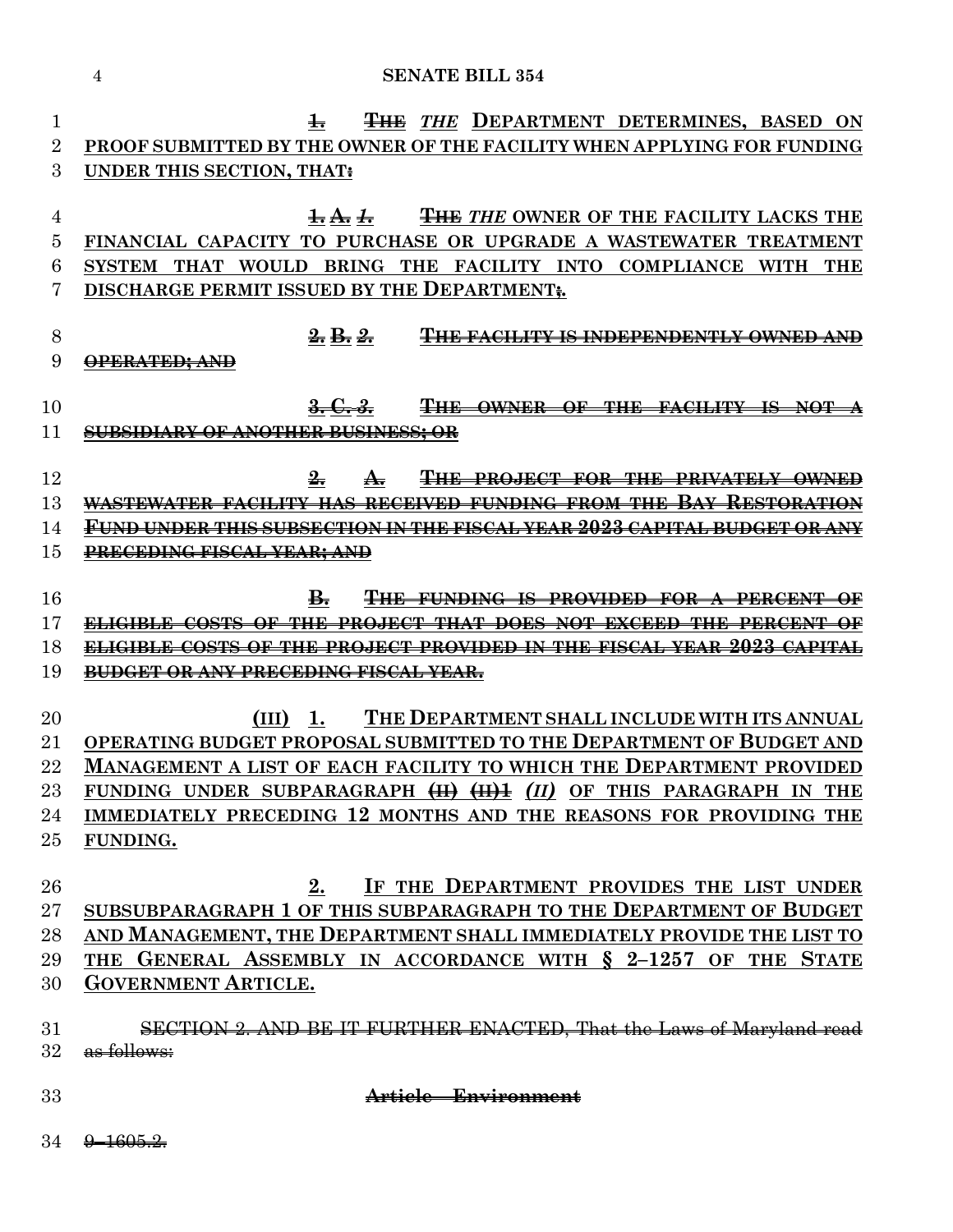#### **SENATE BILL 354** 5

 (k) (1) **[**Beginning January 1, 2009, and every year thereafter,**] EACH YEAR** the Department and the Department of Planning shall jointly report on **[**the**]:**

 **(I) THE** impact that a wastewater treatment facility that was upgraded to enhanced nutrient removal during the calendar year before the previous calendar year with funds from the Bay Restoration Fund had on growth within the municipality or county in which the wastewater treatment facility is located**; AND**

# **(II) EACH PRIVATELY OWNED WASTEWATER FACILITY TO WHICH THE DEPARTMENT PROVIDED FUNDING UNDER § 9–1605.4(Q)(3)(II) OF THIS SUBTITLE SUBSECTION (I)(12) OF THIS SECTION IN THE IMMEDIATELY PRECEDING 12 MONTHS AND THE REASONS FOR PROVIDING THE FUNDING**.

 (2) (i) In preparing the report required under paragraph (1) of this subsection, the Department of the Environment and the Department of Planning shall:

13 1. Include the number of permits issued for residential and commercial development to be served by the upgraded wastewater treatment facility; and

- 2. Determine what other appropriate information is to be included in the report.
- (ii) In determining the information that should be included in the report under subparagraph (i) of this paragraph, the Department of the Environment and the Department of Planning shall act:
- 20 1. In consultation with the Bay Restoration Fund Advisory Committee; and
- 22 2. With the assistance of the municipality and county in which an upgraded wastewater treatment facility is located.

 (3) The Department and the Department of Planning shall submit the report required under paragraph (1) of this subsection to the President of the Senate, the Speaker of the House, the Senate Budget and Taxation Committee, the Senate Education, Health, and Environmental Affairs Committee, the House Appropriations Committee, the House Environment and Transportation Committee, and the Governor, in accordance with § 2–1257 of the State Government Article.

30 <del>9 1605.4.</del>

31  $\left(\theta\right)$   $\left(\theta\right)$   $\left(\theta\right)$   $\left(\theta\right)$  Subject to subparagraph  $\left(\theta\right)$  of this paragraph, a project practice that is partially financed with another source of State funds may be funded under 33 this section.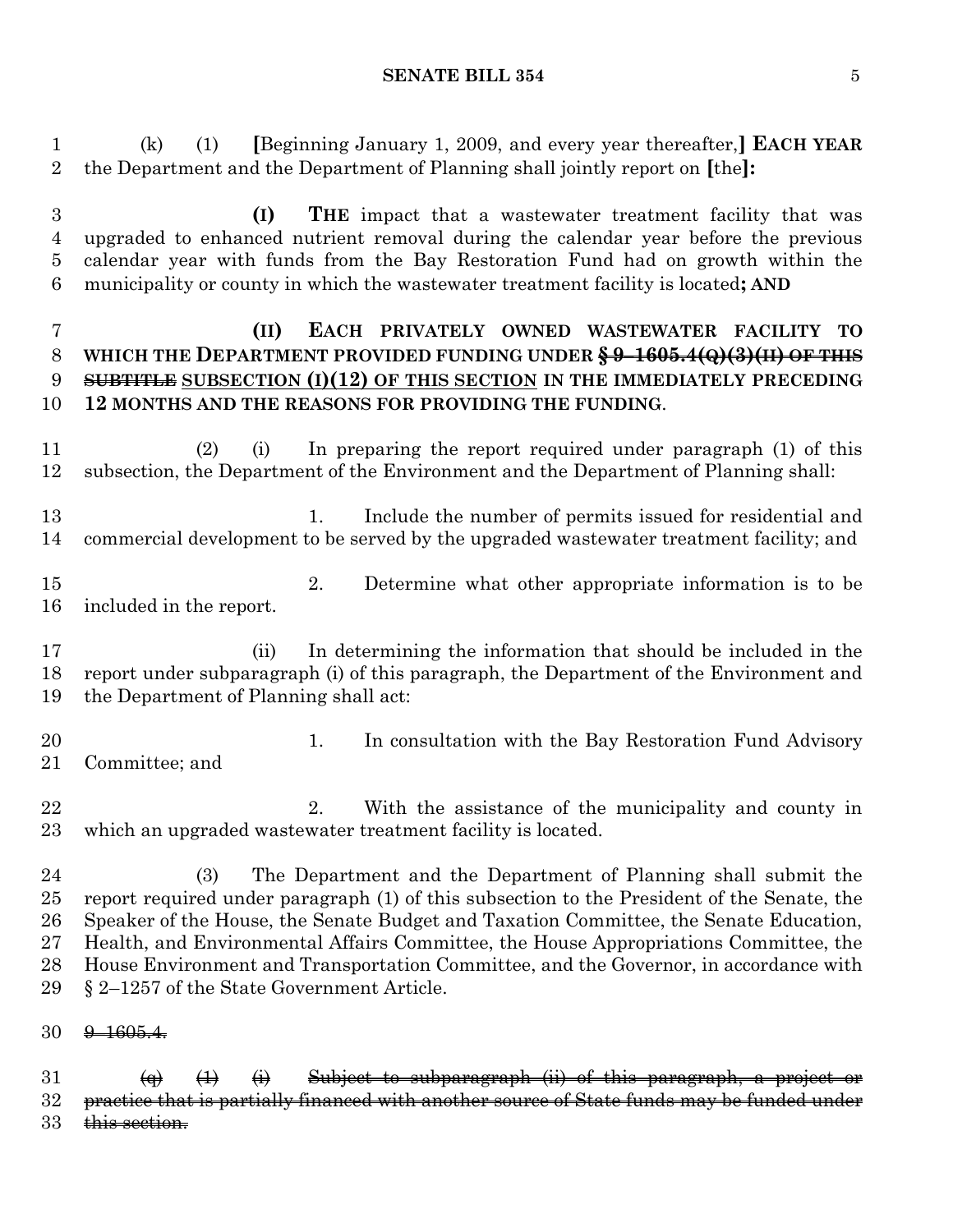(ii) Funding provided to a project or practice under this subsection 2 shall be prorated to cover only the portion of the environmental benefit not funded by another State source.

 $\overline{4}$  (2)  $\overline{4}$  An environmental outcome that is funded entirely with public funds is not eligible to be purchased with funds from the Account.

 (ii) If an environmental outcome is partially funded with public funds and is verified under subsection (l) of this section, funds from the Account may be used to purchase the remaining portion of the environmental outcome that is not funded with public funds.

 **(3) (I) EXCEPT AS PROVIDED IN SUBPARAGRAPH (II) OF THIS PARAGRAPH, THE DEPARTMENT MAY NOT PROVIDE FUNDING UNDER THIS SECTION TO THE OWNER OF A PRIVATELY OWNED WASTEWATER FACILITY, AS DEFINED IN § 9–1605.2(I) OF THIS SUBTITLE, IF THE DEPARTMENT OR THE U.S. ENVIRONMENTAL PROTECTION AGENCY HAS DETERMINED IN THE 2 YEARS IMMEDIATELY PRECEDING THE DATE ON WHICH THE OWNER OF THE FACILITY SUBMITTED A FUNDING PROPOSAL UNDER THIS SECTION THAT THE FACILITY DID NOT COMPLY WITH A DISCHARGE PERMIT ISSUED BY THE DEPARTMENT UNDER THIS TITLE.**

 **(II) THE DEPARTMENT MAY PROVIDE FUNDING UNDER THIS SECTION TO THE OWNER OF A PRIVATELY OWNED WASTEWATER FACILITY THAT WOULD NOT BE ELIGIBLE FOR FUNDING UNDER SUBPARAGRAPH (I) OF THIS PARAGRAPH IF THE DEPARTMENT DETERMINES, BASED ON PROOF SUBMITTED BY THE OWNER OF THE FACILITY WHEN SUBMITTING A FUNDING PROPOSAL UNDER THIS SECTION, THAT:**

 **1. THE OWNER OF THE FACILITY LACKS THE FINANCIAL CAPACITY TO PURCHASE OR UPGRADE A WASTEWATER TREATMENT SYSTEM THAT WOULD BRING THE FACILITY INTO COMPLIANCE WITH THE DISCHARGE PERMIT ISSUED BY THE DEPARTMENT;**

 **2. THE FACILITY IS INDEPENDENTLY OWNED AND OPERATED; AND**

 **3. THE OWNER OF THE FACILITY IS NOT A SUBSIDIARY OF ANOTHER BUSINESS.**

 **(III) 1. THE DEPARTMENT SHALL INCLUDE WITH ITS ANNUAL OPERATING BUDGET PROPOSAL SUBMITTED TO THE DEPARTMENT OF BUDGET AND MANAGEMENT A LIST OF EACH FACILITY TO WHICH THE DEPARTMENT PROVIDED FUNDING UNDER SUBPARAGRAPH (II) OF THIS PARAGRAPH IN THE IMMEDIATELY PRECEDING 12 MONTHS AND THE REASONS FOR PROVIDING THE FUNDING.**